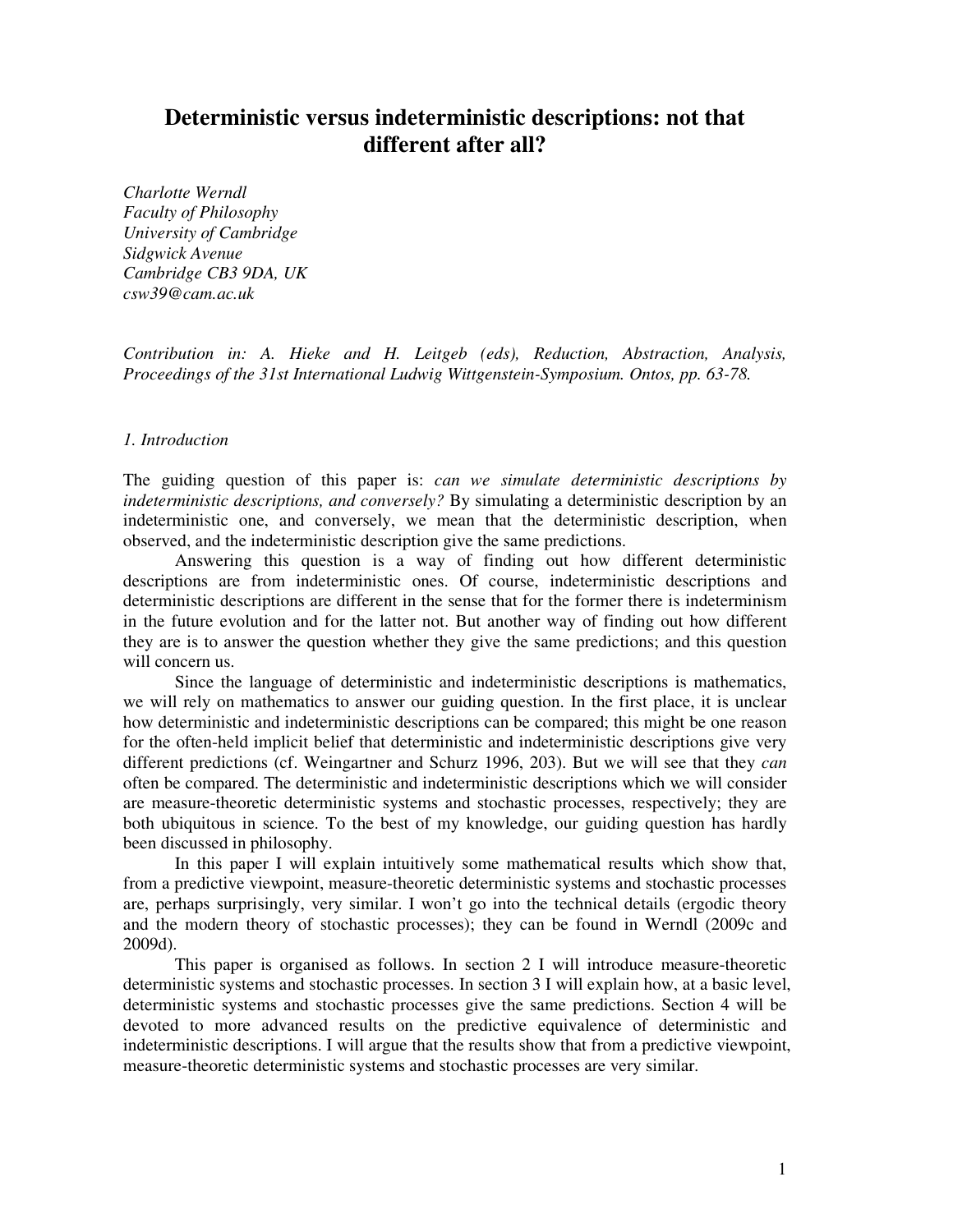#### *2. Indeterministic and Deterministic Descriptions*

Let us introduce the indeterministic and deterministic descriptions which will concern us. There are two kinds of indeterministic and deterministic descriptions: for *discrete* descriptions the time increases in discrete steps, and *continuous* descriptions involve a continuous timeparameter. We confine ourselves to discrete descriptions. For continuous descriptions similar but also slightly different results to the ones discussed here hold (cf. Werndl 2009d).

#### *2.1 Stochastic Processes*

The indeterministic descriptions we are concerned with are *stochastic processes*. Basically all the indeterministic descriptions in science are stochastic processes, which are thus ubiquitous in science. A stochastic process is a process that evolves according to probabilistic laws. That is, for a stochastic process there usually is some indeterminism: even if the initial state of the process is known, there are many possibilities the process might go to, and these possibilities are measured by probabilities. A sequence describing a possible evolution of the stochastic process over time is called a realisation.

Let me introduce stochastic processes in more detail.<sup>1</sup> Probability theory is concerned with probabilistic experiments. The set of all possible outcomes of a probabilistic experiment is denoted by Ω and called the *sample space*. It comes equipped with a *probability distribution*  $Q$  which assigns probabilities to the subsets of  $\Omega$  you are interested in. In applied problems you are usually interested in functions of the outcomes of a probabilistic experiment. Hence the concept of a random variable is introduced. A *random variable* is a function *Z* from a sample space  $\Omega$  to a set *E*, called the *state space*, which assigns a value  $Z(\omega)$  to each  $\omega$  in  $\Omega$ . An *event A* is a subset of the set *E* which you are interested in, and the *probability distribution* of the random variable *Z* is given by looking back to *Q* on  $\Omega$ , i.e.  $P:=O(Z^1(A))$  defined for all events *A* of *E*. Finally, a *stochastic process (Zt)* with *state space E* is a collection of random variables  $Z_t$ , where *t* is in an integer, defined on the same sample space  $\Omega$  and taking values in *E*. The sequence  $r(\omega) := (...Z_{1}(\omega), Z_{0}(\omega), Z_{1}(\omega), ...)$  for any  $\omega$  in  $\Omega$  is called a *realisation* of the stochastic process. Intuitively,  $t$  represents time; so that  $\omega$  represents a possible history in all details, and  $r(\omega)$  represents the description of that history by giving the 'score' at each *t*.

For instance, a *Bernoulli process* is a stochastic process where at each time point an *N*sided die is tossed and the tosses are independent. That is, it is a stochastic process  $(Z_t)$  where (i) the state space is  $\{e_1, \ldots, e_N\}$ , and for any *t* the probability for outcome  $e_i$  is  $p_i$  where  $p_1 + ... + p_N = 1$ ; and (ii)  $P(Z_{i1} = e_{j1}, ..., Z_{in} = e_{jn}) = P(Z_{i1} = e_{j1}) \bullet ... \bullet P(Z_{in} = e_{jn})$  for any  $e_{j1}, ..., e_{jn}$  in E and any integer-valued *i1,…,in*.

# *2.2 Deterministic Systems*

 $\overline{a}$ 

A description is *deterministic* exactly if any two solutions which agree at one time agree at all times (Butterfield 2005). Hence for deterministic descriptions there is no indeterminism about the future evolution. A sequence describing the evolution of a deterministic description over time is called a solution.

We are concerned with measure-theoretic deterministic descriptions, in short *deterministic systems*. They are denoted by *(X,T,*µ*)* and consist of three components: a set *X*, called the *phase space*, which represents all possible states of the system; a bijective map

<sup>&</sup>lt;sup>1</sup> All the seemingly mathematical definitions introduced in this paper are intuitive descriptions of measuretheoretic definitions which are given in Werndl (2009c, 2009d).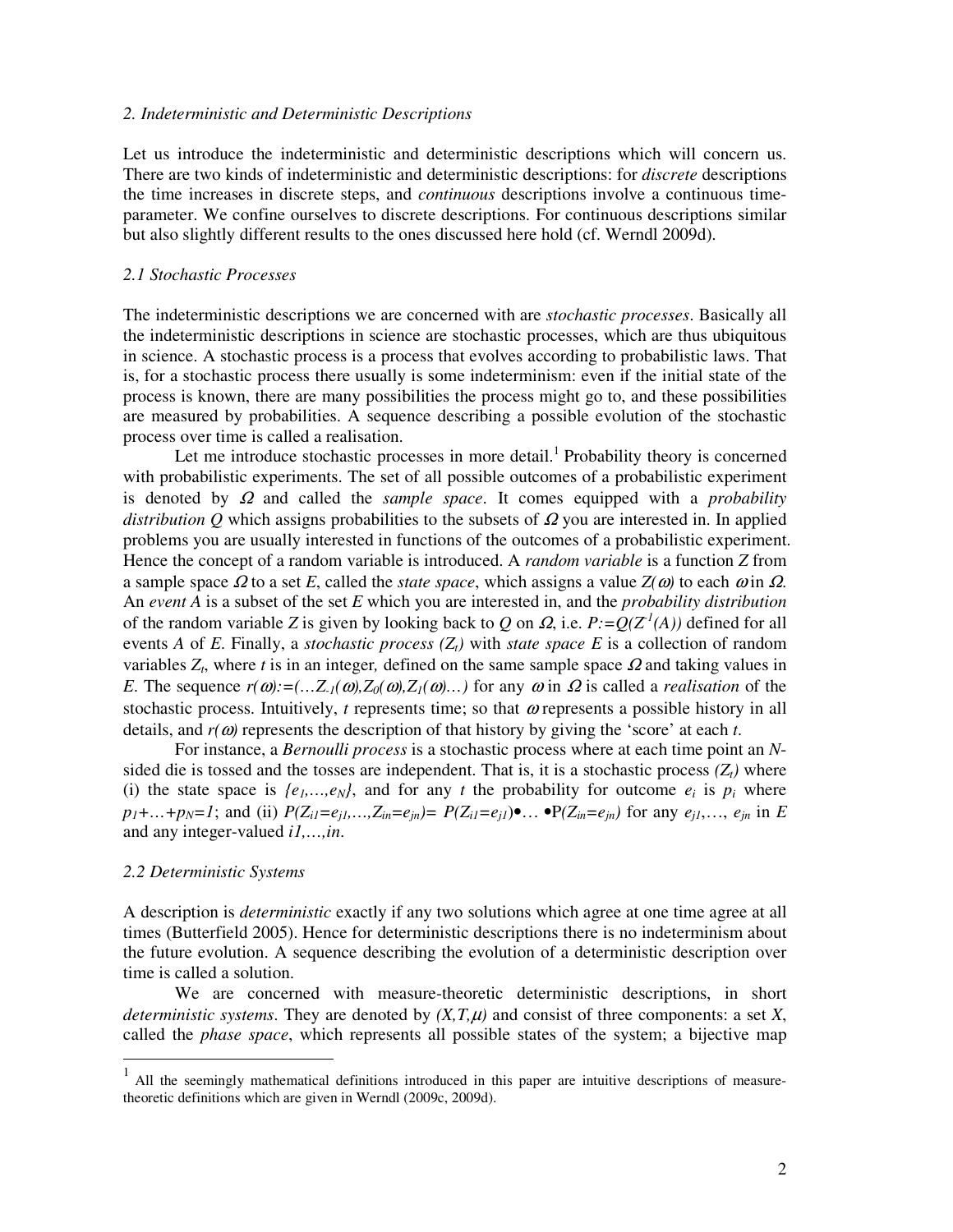*T:X* $\rightarrow$ *X* which describes how states evolve, namely every *x* in *X* evolves to *T(x)* in one time unit and so to  $T'(x)$  in *t* time units. And  $\mu$  is a *normalised measure*; intuitively, the subsets of *X* you are interested in are called *events*, and the measure assigns to all events a nonnegative size with total size one, i.e.  $\mu(X)=1$ . As we will see, for connecting deterministic with indeterministic descriptions it is crucial that a measure is given on the phase space.

The *solutions* of a deterministic system are  $(\ldots T^{T}(x), x, T(x) \ldots)$  for any *x* in *X*. We will often be concerned with measure-preserving deterministic systems, which are deterministic systems where the measure is *invariant* under time-evolution, i.e. where  $\mu(T(A)) = \mu(A)$  for all events *A*. There are various interpretations of invariant measures. For instance, according to the *time-average interpretation* the measure of an event *A* is the long-run proportion of time a solution spends in *A* and thus can be interpreted as probability. In what follows we make the common assumption that invariant measures can be interpreted as probability (cf. Werndl 2009a).

Deterministic systems, and measure-preserving deterministic systems in particular, are among the most important deterministic descriptions in science. To require that the measure is invariant is not very restrictive because for wide classes of deterministic systems invariant measures exist (cf. Werndl 2009c). For instance, all deterministic descriptions in Newtonian and statistical mechanics are measure-preserving deterministic systems.

When you observe a deterministic system a value is observed which is dependent on, but maybe does not uniquely encode the actual state. Hence observing the system can often be modelled by an *observation function*, i.e. a function  $\Phi$ :  $X \rightarrow M$  where M contains all possible observed values.

The deterministic system of the *baker's system* will accompany us throughout this paper. States  $(x, y)$  in the unit square  $X := [0, 1]x[0, 1]$  are mapped to  $T(x, y) := (2x, y/2)$  if *0*≤*x<1/2* and *(2x–1,(y+1)/2)* otherwise. *Figure 1* shows the dynamics of the baker's system. For the standard volume (the Lebesgue measure) we obtain a measure-preserving deterministic system. It describes a particle bouncing on mirrors (Pitowsky 1995).



Figure 1: dynamics of the baker's system

#### *3. Basic Indistinguishability of Deterministic Systems and Stochastic Processes*

This section is about indistinguishability results which are *basic* in the sense that they answer the question whether, given a deterministic system, we can find *any* stochastic process which simulates the system, and conversely. In section 3.1 I will explain how stochastic processes can be simulated by deterministic systems; these results seem to be unknown to philosophers. In section 3.2 I will show how deterministic systems can be simulated by stochastic processes; here the basic idea is known to philosophers of physics (Butterfield 2005).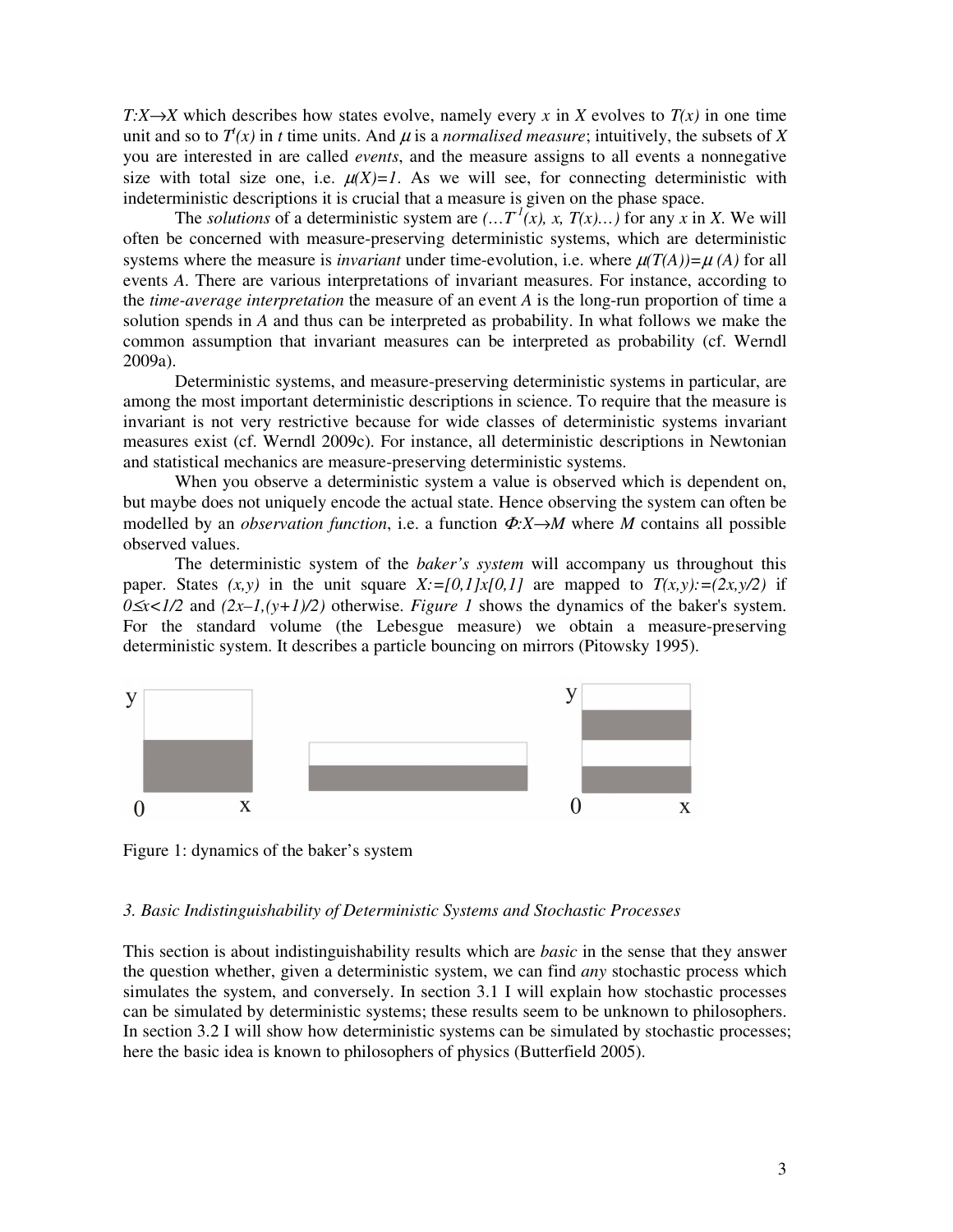#### *3.1 Deterministic Systems Simulated by Stochastic Processes*

How can you simulate deterministic systems by stochastic processes? Contrary to deterministic systems, for stochastic processes there is usually indeterminism in the future evolution. But when you *observe* a deterministic system, you see only how the system moves from one observed value to another; and because the observation function can map two states to the same value, the same current observed value can lead to different future observed values. Hence only if you make the assumption that a deterministic system is observed with an observation function can you hope to simulate it by a stochastic process. But this assumption is unproblematic: deterministic systems in science typically have an uncountably large phase space, and scientists can only observe finitely many different values.

A deterministic system comes equipped with a probability measure. Hence when observing the system, you see the probability distributions of sequences of possible observations of the deterministic system; and the predictions you obtain are these probability distributions. A stochastic process is defined by the probability distributions over its realisations, and these probability distributions are the predictions you obtain. Consequently, when saying *that a stochastic process (Z<sub>t</sub>)</sub> and a deterministic system, as observed with*  $\Phi$ *, give the same predictions* we mean the following: *(i) the possible states E of the stochastic process are the possible observed values of the deterministic system, and (ii) the realisations of the stochastic process have the same probability distribution as the solutions of the deterministic system observed with the observation function.* Recall that we say that a deterministic system is simulated by a stochastic process, and conversely, exactly if the deterministic system, when observed, and the stochastic process give the same predictions.

Formally, for any  $(X, T, \mu)$  and any observation function  $\Phi$ ,  $(Z_t) := \Phi(T^t)$  is a stochastic *process and hence simulates the deterministic system observed with* Φ. But the question is, of course, whether this stochastic process is *nontrivial*. To stress the point, if  $\Phi$  is the identity function, then although  $\Phi(\overline{T})$  is formally a stochastic process, it is evidently equivalent to the original deterministic system. But several results show that we often obtain nontrivial stochastic processes. Let me mention one result which is shown in Werndl (2009c).

*Proposition 1. Assume that a measure-preserving deterministic system is weakly mixing<sup>2</sup> . Then for any observation function with finitely many different values<sup>3</sup> the stochastic process*   $(Z_t) := \Phi(T^t)$  is nontrivial: there are observed values, that is, elements  $e_i$ ,  $e_j$  of the state space *E* of the stochastic process such that  $0 < P(Z_{t+1} = e_i \text{ given that } Z_t = e_j) < 1$ .

Let us assume that only finitely many different values can be observedMost measurepreserving deterministic systems, including many systems in science, are weakly mixing (Halmos 1944). Hence *Proposition 1* says that *for most measure-preserving deterministic systems, regardless how you observe them, you always obtain nontrivial stochastic processes.* For instance, the baker's system is weakly mixing. Therefore, regardless of how you observe it, you obtain a nontrivial stochastic process.

 $\overline{a}$ 

<sup>2</sup> A measure-preserving deterministic system *(X,T,*µ*)* is weakly mixing iff for all events *A, B*

*lim<sup>n</sup>*→∞ *1/n (|*µ(*A*∩*B)–*µ *(A)*µ*(B)|+|*µ *(T(A)*∩*B)–*µ*(A)*µ *(B)|+…+(|*µ*(Tn–1(A)* ∩*B)–* µ*(A)*µ*(B)|)=0.* 

 $3$  We assume that the observation function does not only take one value.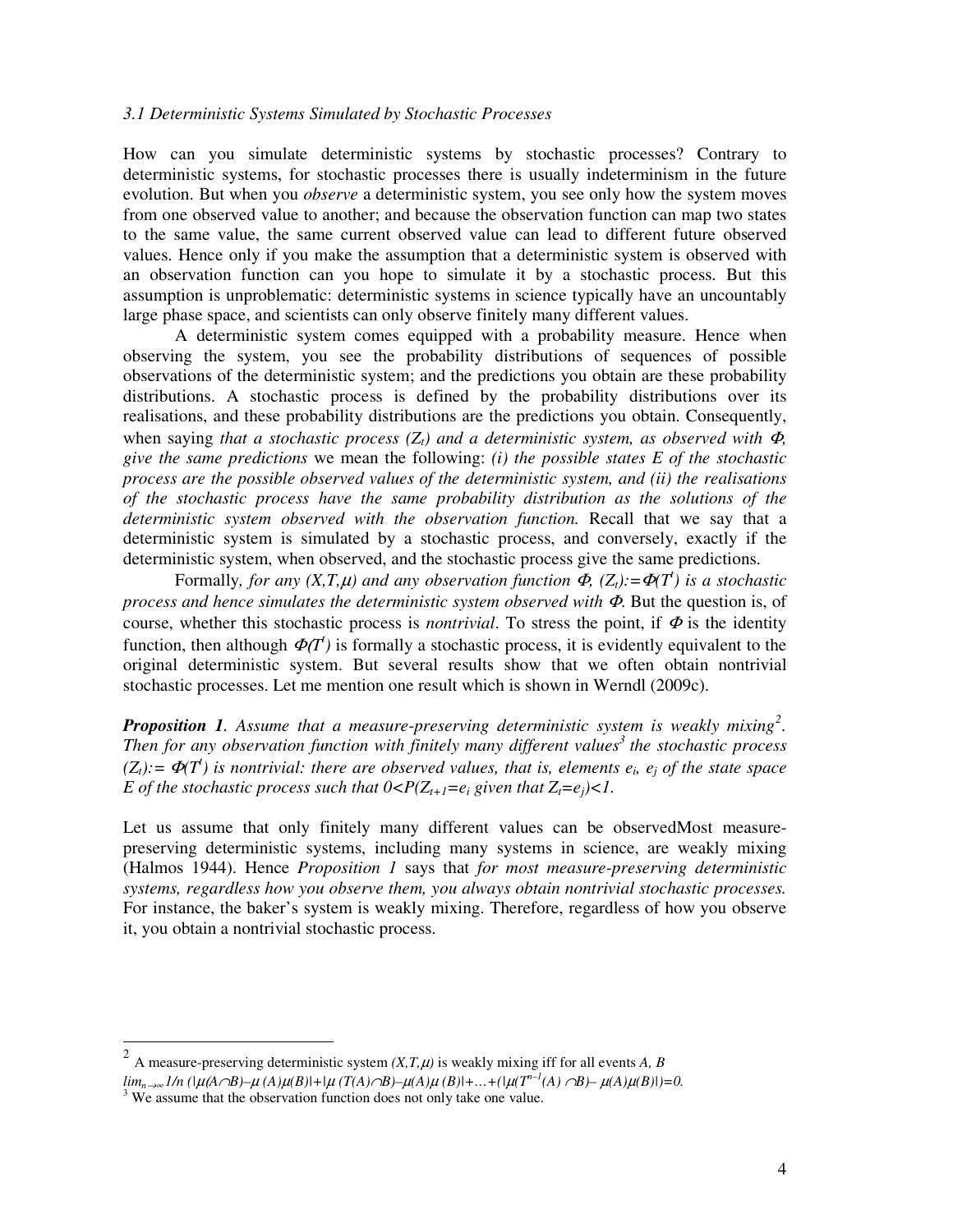#### *3.2 Stochastic Processes Simulated by Deterministic Systems*

How can a given stochastic process be simulated by a deterministic system? Again, simulating the behaviour of a stochastic process by a deterministic system will only work if you allow that the deterministic system is observed. As argued, this assumption is unproblematic.

Assume that a stochastic process  $(Z_t)$  is given. We can construct a deterministic system as follows: *X* is the set of all imaginable realisations of the stochastic process, i.e. the set of sequences  $e=(...e_1,e_0,e_1...)$  where  $e_i$  are elements of the state space  $E$  of  $(Z_t)$ . Let  $T$  be the map on X which shifts each sequence to the left, i.e.  $T((...e_1,e_0,e_1...)) = (...e_0,e_1,e_2...)$ . Finally,  $(Z_t)$ determines a probability distribution on the realisations and hence a measure  $\mu$  on *X*. Then  $(X, T, \mu)$  is a deterministic system. Now assume you observe the  $0<sup>th</sup>$  coordinate, i.e. you employ the observation function  $\Phi(e) = e_0$ . Clearly, the deterministic system  $(X, T, \mu)$  observed with  $\Phi$  simulates the process  $(Z_t)$ .  $(X,T,\mu,\Phi)$  is called the *deterministic representation* of  $(Z_t)$ . Thus we can conclude that *every stochastic process can be simulated by at least one deterministic system which, when observed, gives the same predictions, namely its deterministic representation.* 

The deterministic representation is, from a philosophical perspective, a cheat because its states are constructed to encode the future and past evolution of the indeterministic process; also, the observation function is unnatural because scientists usually do not observe the  $0<sup>th</sup>$ coordinate of a bi-infinite sequence. Still, it is important to see how, mathematically, stochastic processes can be simulated by the deterministic representation. There remains the question whether there are also other deterministic systems that simulate a stochastic process; we will return to it later (in section 4.1).

For instance, for a Bernoulli process with *N* different outcomes the deterministic representation is the following: the phase space is the set of all possible bi-infinite sequences of the *N* outcomes, the evolution equation shifts each sequence to the left, and the observed value is the  $0<sup>th</sup>$  coordinate of the sequence. Generally,—and this definition will be important later—a *deterministic Bernoulli system* is a deterministic system which is probabilistically equivalent to the deterministic representation of a Bernoulli process, and hence (observed with specific observation functions) simulates a Bernoulli process.

Let me briefly comment on the philosophical significance of the above results. The guiding question of this article is: can we simulate deterministic systems by indeterministic processes which give the same predictions, and conversely? Our results show that stochastic processes can always be simulated by deterministic systems, and that many deterministic systems, when observed, can be simulated by nontrivial stochastic processes. *Therefore, from the perspective of predictive power, stochastic processes and deterministic systems are similar.* 

## *4. Advanced Indistinguishability of Stochastic Processes and Deterministic Systems*

This section is about indistinguishability results which are *advanced* in the sense that they concern the question whether it is possible to separate deterministic systems *in science* from stochastic processes *in science*.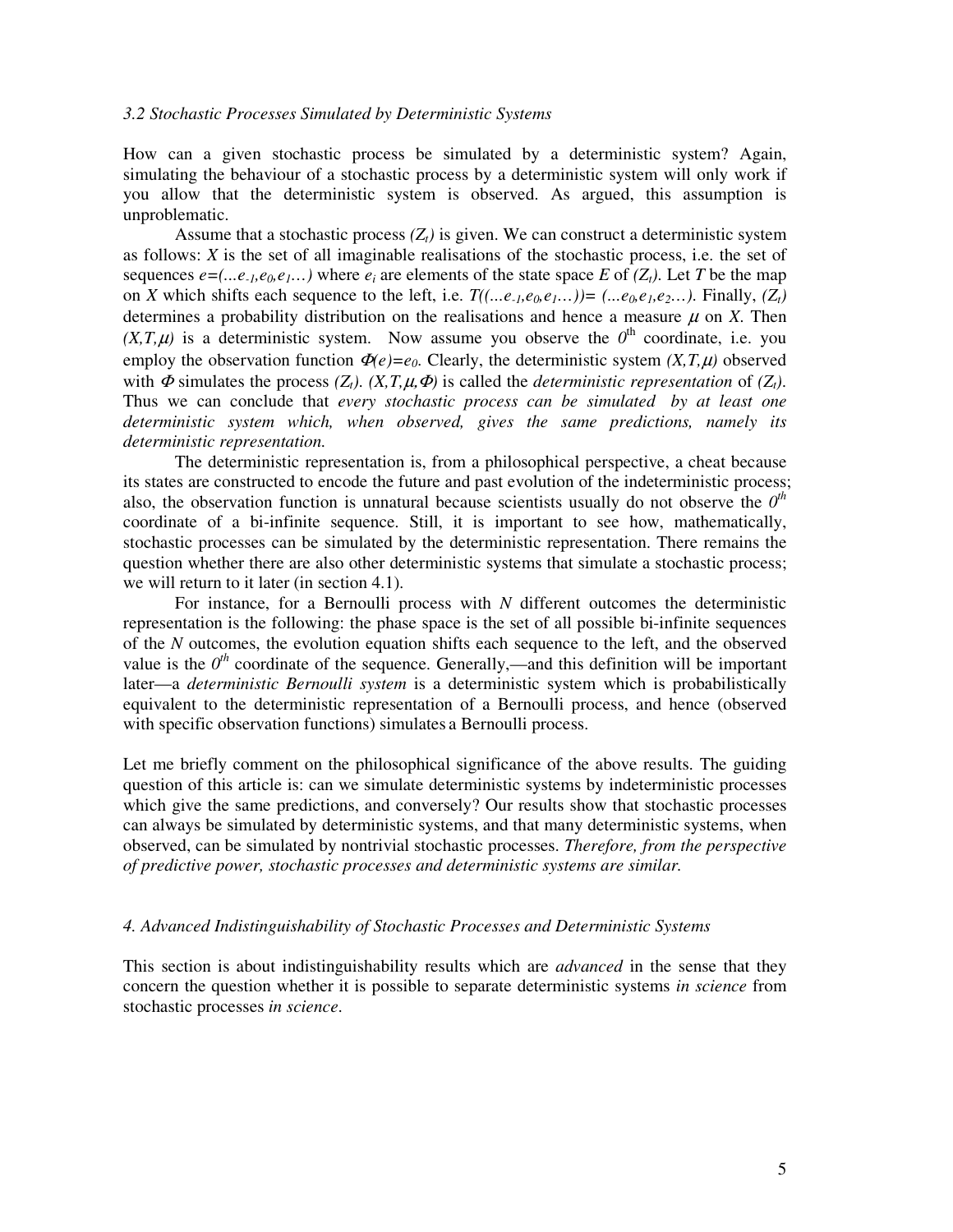#### *4.1 Deterministic Systems Simulating Stochastic Processes in Science*

We have seen that any stochastic process can be simulated by at least one deterministic system, namely its deterministic representation. However, the deterministic representation is artificial in the sense that scientists do not encounter it when modelling phenomena. So you might still guess that *the deterministic systems which simulate the stochastic processes in science, such as Bernoulli processes, are very different from the deterministic systems in science, such as Newtonian systems.* 

Until the late 1950s it was widely believed that stochastic processes and deterministic systems are different in this way. More specifically, Kolmogorov conjectured that while the deterministic systems which simulate stochastic processes in science produce positive information, the deterministic systems in science produce zero information. Kolmogorov and Sinai introduced the *Kolmogorov-Sinai entropy* to capture the property of producing positive information; and this property was expected to be able to separate stochastic processes from deterministic systems. It was a big surprise when it was found that many deterministic systems in science, among them Newtonian systems, have positive Kolmogorov-Sinai entropy and thus produce positive information (Frigg and Werndl 2009; Sinai 1989, Werndl 2009b).

What is more, Bernoulli processes are often regarded as the most random stochastic processes because past outcomes are independent of future outcomes. And there are even deterministic systems in science which are deterministic Bernoulli systems; hence *there are deterministic systems in science which, when observed with specific observation functions, simulate a Bernoulli process*. For instance, to mention a few, dispersive billiard systems, the logistic map (for some parameter values) which models population dynamics and the climate, and the Hènon map which models weather phenomena (Lorenz 1964; Lyubich 2002; May 1976; Ornstein and Weiss 1991; Young 1997; see also Winnie 1998). Also the baker's system produces a Bernoulli process. Assume that you only see whether the state of the baker's system is to the left or to the right of the unit square, i.e.  $\Phi(f(x,y)) = 0$  if  $x < 1/2$  and *1* otherwise. This makes the system equivalent to a fair coin toss, viz. a Bernoulli process with outcomes *0* and *1* which have both probability *1/2*.

Hence even Bernoulli processes, often regarded as the most random stochastic processes, are simulated by deterministic systems in science when observed with specific observation functions. But then any attempt to separate such deterministic systems from the deterministic systems which simulate the stochastic processes in science must fail. The philosophical implication of this result is that the above guess is wrong, viz*. the deterministic systems which simulate the stochastic processes in science include deterministic systems in science. This indicates that from a predictive viewpoint, stochastic processes and deterministic systems are very similar.* 

## *4.2 Stochastic Processes Simulating Deterministic Systems in Science at Any Observation Level*

The deterministic systems which simulate the stochastic processes in science include deterministic systems in science. Still, you might conjecture that *only if* you employ *specific coarse observation functions* for such deterministic systems, do you obtain stochastic processes in science; and if you make observations of such deterministic systems which are precise enough, you will not any longer obtain a stochastic process in science or an observation of a stochastic process in science. Hence you might guess that stochastic and deterministic descriptions are different in the following way: *the stochastic processes which*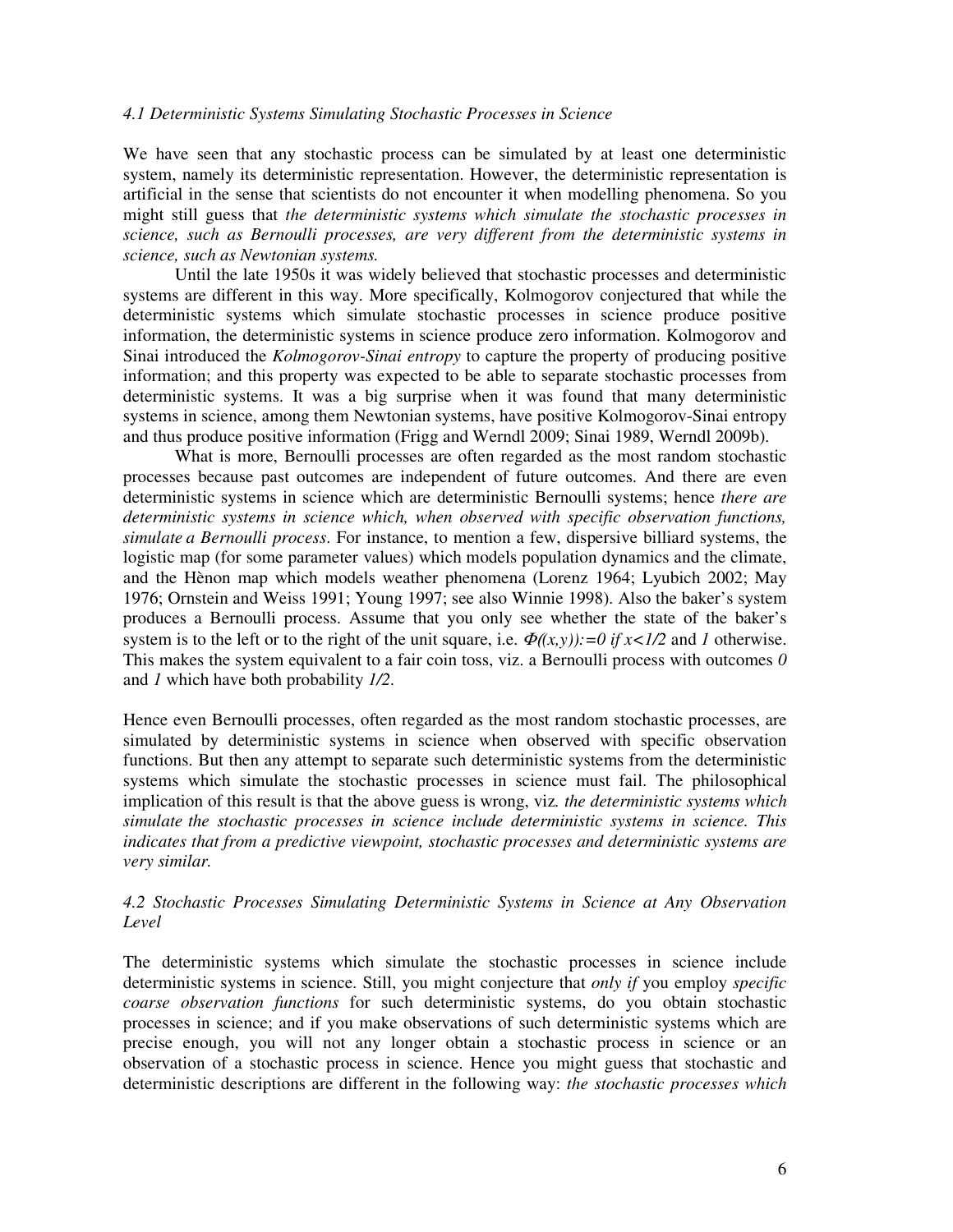*simulate deterministic systems in science at any observation level are very different from the stochastic processes in science.* 

Let us introduce two natural ways of understanding the notion that stochastic processes of a certain type simulate deterministic systems at any observation level. In practice, for sufficiently small  $\alpha_1$ , you cannot distinguish states of a deterministic system which are less than  $\alpha_1$  apart; and, for sufficiently small  $\alpha_2$ , you won't be able to observe differences in probabilistic predictions of less than  $\alpha_2$ , and you can thus neglect events of probability less than  $\alpha_2$ . Assume that  $\alpha$  is smaller than  $\alpha_1$  and  $\alpha_2$ . Then a deterministic system and a stochastic process in practice give the same predictions if the solutions of the deterministic system can be put into one-to-one correspondence with the realisations of the stochastic process such that the state of the deterministic system and the corresponding outcome of the stochastic process are less then  $\alpha$  apart except for states of probability less than  $\alpha$ . Formally, this idea is captured by the notion of  $\alpha$ -congruence (Ornstein and Weiss 1991). The deterministic system  $(X, T, \mu)$  and the stochastic process  $(Z_t)$  are  $\alpha$ -congruent exactly if there is a function  $\Psi: X \to X$  such that (i)  $(Z_t)$  is the stochastic process  $\Psi(T^t)$ , and the deterministic representation of  $(Z_t)$  is probabilistically equivalent to  $(X,T,\mu)$ ; and (ii) *x* and  $\Psi(x)$  differ by less than  $\alpha$  for all x in X except for a set of measure smaller than  $\alpha$ . Note that the notion of  $\alpha$ congruence *does not assume that the deterministic system is observed with an observation function*. But observation functions can, of course, be brought in: assume you make a coarsegrained observation of a deterministic system. Then the probabilistic predictions you obtain are essentially the same (differ at most by  $\alpha$ ) as the probabilistic predictions of the corresponding observed stochastic process, i.e. the process obtained by applying the observation function to the stochastic process which is  $\alpha$ -congruent to the deterministic system. So we arrive that a plausible meaning of the notion that stochastic processes of a certain type simulate a deterministic system at any observation level is that for any  $\alpha > 0$  there is a stochastic process of this type which is α-congruent to the system.

Another approach is to start with the idea that for sufficiently small  $\alpha > 0$ , you won't be able to distinguish an observed deterministic system from a stochastic process if the stochastic process nearly simulates the deterministic system; i.e. if the deterministic system, when observed, and the stochastic process have the same outcomes, and their probabilistic predictions are either the same or differ by less than  $\alpha$ . The following notion captures this idea: a stochastic process  $(Z_t)$  ( $\alpha, \Phi$ *)-simulates* a deterministic system  $(X, T, \mu)$  observed with  $\Phi: X \rightarrow M$  exactly if there is a function  $\Psi: X \rightarrow M$  such that (i)  $(Z_t)$  is the stochastic process *Ψ*(*T*<sup>*t*</sup>), and (ii) *Ψ* has the same ranges as  $\Phi$  and differs from  $\Phi$  only on a set of measure  $\langle \alpha \rangle$  (cf. Ornstein and Weiss 1991, 95). Hence the notion of  $(\alpha, \Phi)$ -simulation captures the idea that in practice the observed deterministic system and the stochastic process give the same predictions. Unlike  $\alpha$ -congruence,  $(\alpha, \Phi)$ -simulation *assumes that the deterministic system is observed with an observation function*. By generalising over  $\alpha$  and  $\Phi$  we obtain a plausible meaning of the phrase that stochastic processes of a certain type simulate a deterministic system at any observation level, namely: for every  $\Phi$  and every  $\alpha$  there is a stochastic process of this type which  $(\alpha, \Phi)$ -simulates the deterministic system.

For Bernoulli processes future outcomes are independent of past ones. In contrast, for deterministic systems in science future states are strongly constrained by its previous state. Thus, intuitively, *such deterministic systems cannot be simulated at every observation level by Bernoulli processes*. This intuition is correct. First, as shown in Werndl (2009c), for any deterministic system in science there is a  $\alpha > 0$  such that no Bernoulli process is  $\alpha$ -congruent to the deterministic system. Second, for any deterministic system there is an observation function and a  $\alpha > 0$  such that no Bernoulli process  $(\alpha, \phi)$ -simulates the deterministic system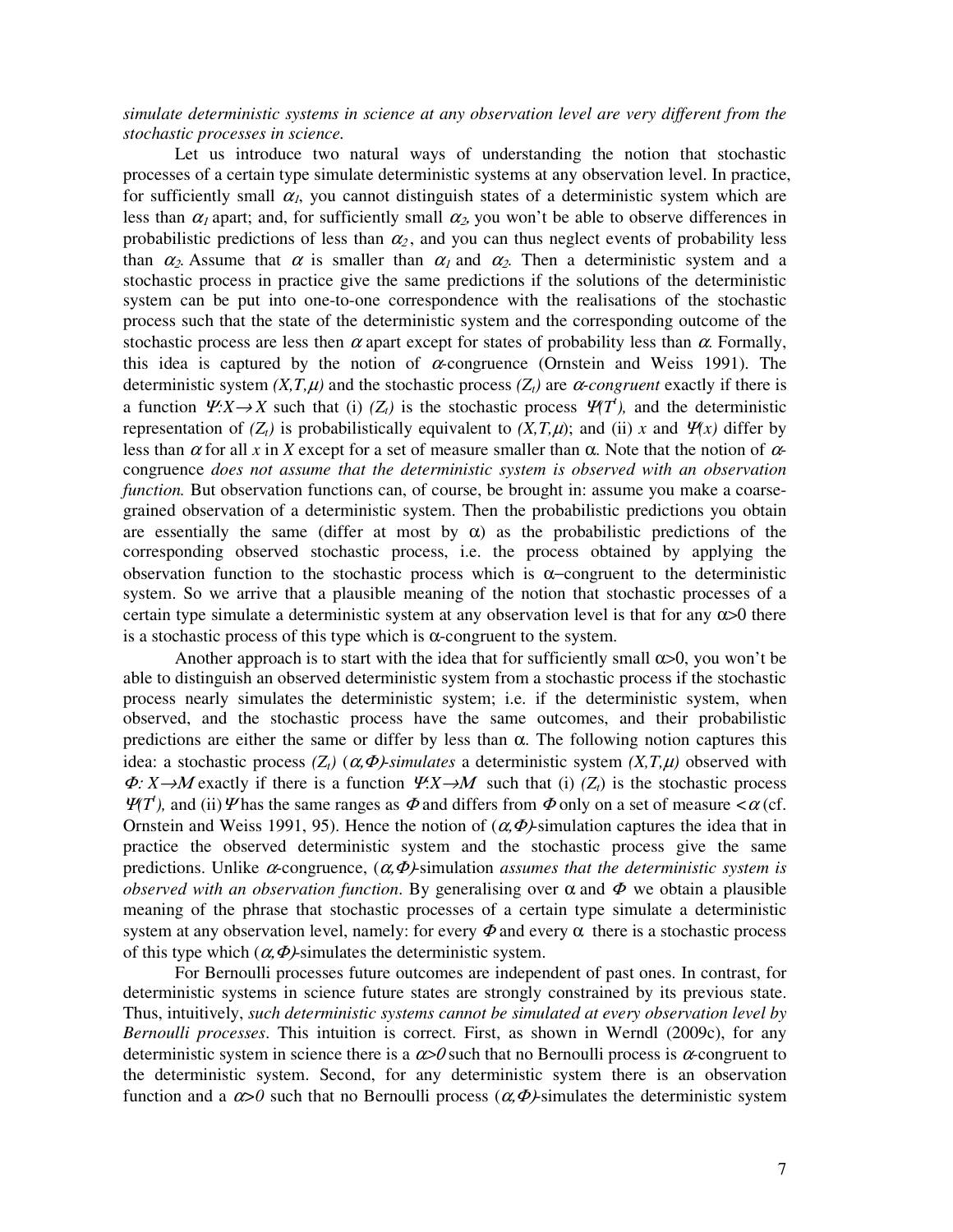(Werndl 2009d). Despite these results, there remains the question whether deterministic systems in science can be simulated by other paradigm stochastic processes at every observation level.

To answer it, we have to introduce two paradigm stochastic processes, namely Markov processes and multi-step Markov processes. For a *Markov process* the probability distribution of the next state only depends on the previous state. That is,  $(Z_t)$  is a Markov processes exactly if (i) the state space consists of *N* states  $e_1$ , *m*,  $e_N$ , and (ii)  $P(Z_{t+1} = e_i \text{ given } Z_t Z_{t-1}$ , ...,  $Z_k$ )=P( $Z_{t+1}$ = $e_i$  given  $Z_t$ ) for any *t* and any *k, k*≤*t*, in the integers and any *i, 1*≤*i*≤ *N*.<sup>4</sup> We will be concerned with *irreducible* and *aperiodic* Markov processes. These are Markov processes which cannot be split into two separate processes and which have no periodicities, and they are generally regarded as the most random Markov processes.

*Multi-step Markov processes* generalise Markov processes. They consist of all Markov processes of order *n*, where *n* is a natural number. For a Markov process of order *n* the probability distribution of the next state only depends on the previous *n* states. That is,  $(Z_t)$  is a Markov process of order *n* exactly if (i) the state space consists of *N* states *e1,…,eN*, and (ii)  $P(Z_{t+1}=e_i \text{ given } Z_t, Z_{t-1},..., Z_k) = P(Z_{t+1}=e_i \text{ given } Z_t,...,Z_{t+n-1})$  for any t and k,  $k \leq t$ , in the integers and any *i*,  $1 \le i \le N$ . Again, we will be concerned with the most random multi-step Markov processes: namely those which cannot be split into two separate processes and which have no periodicities, called *irreducible* and *aperiodic* multi-step Markov processes.

Recall that deterministic Bernoulli systems are deterministic systems which are probabilistically equivalent to the deterministic representation of a Bernoulli process (section 3.2), and that many deterministic systems in science are deterministic Bernoulli systems (section 3). *It holds that several deterministic systems in science, namely all deterministic Bernoulli systems, can be simulated at any observation level by paradigm stochastic processes, namely by Markov processes or by multi-step Markov processes.* More precisely, for the first meaning of the phrase that deterministic systems are simulated at every observation level it holds that every deterministic Bernoulli system can be simulated at any observation level by irreducible and aperiodic Markov processes. For the second meaning of the phrase it holds that every deterministic Bernoulli system can be simulated at any observation level by irreducible and aperiodic multi-step Markov processes. It is not hard to see that any Markov processes of order *n* is an observed Markov process, i.e. a process which is obtained by assigning to some of the states of the Markov process the same value (Werndl 2009d).<sup>5</sup> Hence we rediscover a result which we already arrived at for the first meaning of simulation at every observation level, viz. that regardless how fine we observe a Bernoulli system, the outcomes could have resulted from an observed Markov process:

*Theorem 1. Let*  $(X, T, \mu)$  *be a deterministic Bernoulli system. Then for every*  $\alpha > 0$  *there is an irreducible and aperiodic Markov process which is* α*-congruent to the deterministic system (Werndl 2009c).* 

**Theorem 2.** Let  $(X, T, \mu)$  be a deterministic Bernoulli system. Then for every observation *function* Φ *and every* α*>0, there is an irreducible and aperiodic multi-step Markov process which* (α,Φ)-simulates the deterministic system (cf. Werndl 2009d).

 $\overline{a}$ 

<sup>4</sup> We assume that the probability distribution of Markov processes and of Markov process of order *n* is independent of time.

<sup>&</sup>lt;sup>5</sup> This follows because a multi-step Markov process can be reduced to a Markov process by considering the process whose state space consists of all possible n-tuples of the states of the of the Markov process of order *n*.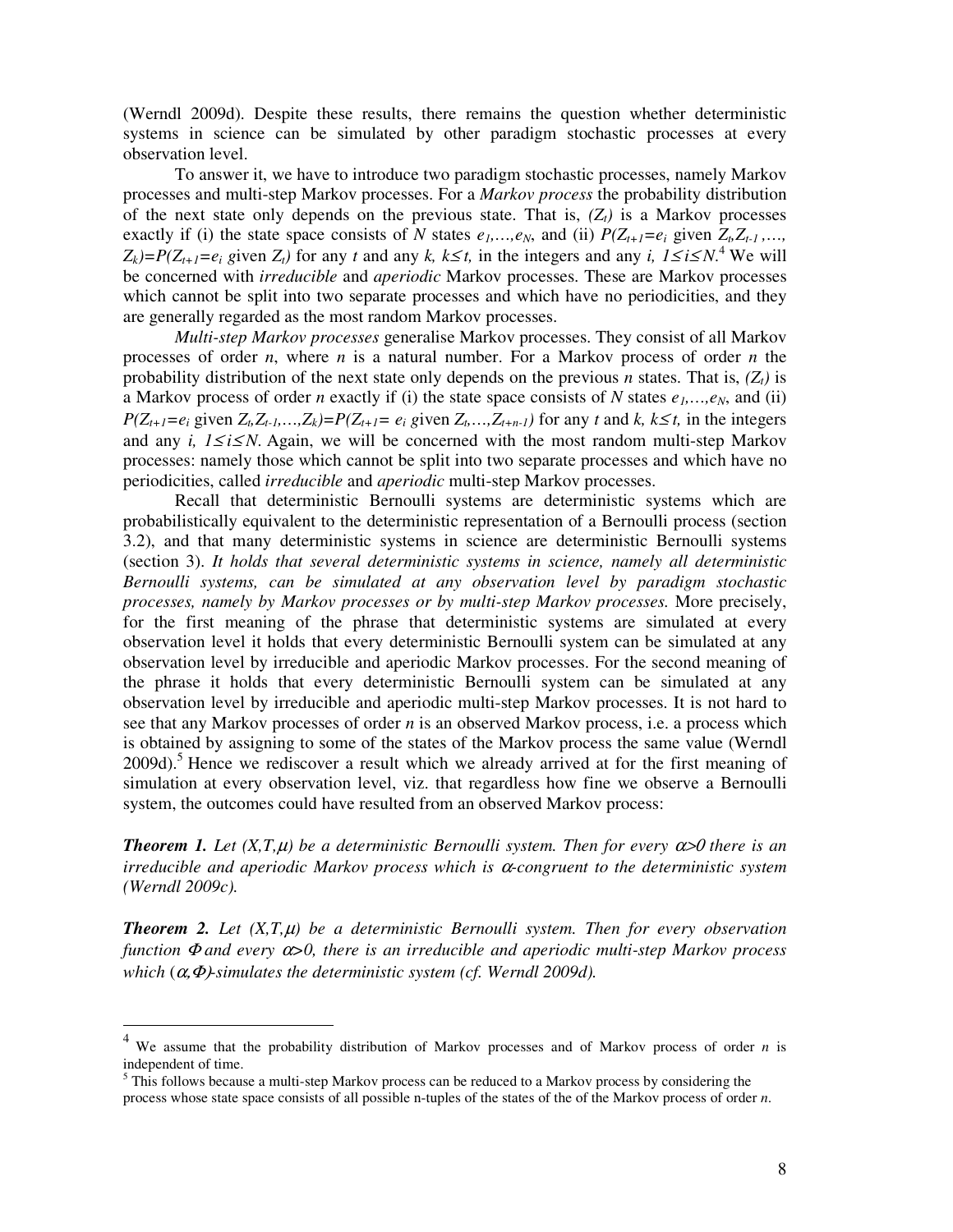Also, deterministic Bernoulli systems are the only systems in science which can be simulated at every observation level by multi-step Markov processes or by Markov processes. That is, a deterministic system where for every observation function and every  $\alpha$  there is an irreducible and aperiodic Markov process which is  $\alpha$ -congruent to the system is a deterministic Bernoulli system (Ornstein 1974, 45). And a deterministic system in science where for every  $\Phi$  and  $\alpha$  > 0 there is an irreducible and aperiodic multi-step Markov processes which  $(\alpha, \phi)$ -simulates the system is a deterministic Bernoulli system (Werndl 2009d). For instance, the baker's system is a deterministic Bernoulli system. Thus it can be simulated by Markov processes or by multi-step Markov processes at any observation level.

Let me comment on the philosophical significance of these results. We guessed that the stochastic processes which simulate deterministic systems in science at any observation level are very different from the stochastic processes in science. *Clearly, the above results show that this guess is wrong because several deterministic systems in science can be simulated at any observation level by Markov processes or by multi-step Markov processes. This further underlines that from a predictive viewpoint deterministic systems and stochastic processes are very similar.*

Suppes (1993), Suppes and de Barros (1996) and Winnie (1998) are the only philosophical discussions about the results of this section I could find. They all discuss some results involving the notion of  $\alpha$ -congruence. Suppes and de Barros (1996) and Winnie (1998) claim that the philosophical significance of some  $\alpha$ -congruence results is that, at every observation level, you have a choice between a deterministic description in science and a stochastic description. However, this seems weak and hence misguided: that, at every observation level, you have a choice between a deterministic description in science and a stochastic description is already shown by the results in section 3.1, and these results were known much earlier. As argued, the real philosophical significance of the  $\alpha$ -congruence results is that the stochastic processes which simulate deterministic systems in science at any observation level include paradigm stochastic processes (cf. Werndl 2009c).<sup>6</sup>

There remains, of course, the very important question: if we have a choice between a deterministic and a stochastic description, which one is better? Winnie (1998) criticises Suppes (1993) for arguing that in the case of the  $\alpha$ -congruence results both descriptions are equally good. Winnie thinks that the deterministic description is preferable, and his argument goes as follows. Assume we have a Markov process which simulates the deterministic system for the current observation level. The observation level in the future may become so fine that we need to introduce another Markov process to simulate the deterministic system at the finer observation level. Hence the deterministic system is better. However, I think the situation is often not as clear as Winnie claims. For instance, suppose that in principle the states of the modelled phenomenon can never be distinguished beyond a certain level, e.g. because these states do not take infinitely precise values. Then it seems less clear what is preferable: the deterministic system or the stochastic process resulting from an observation function which assigns to any two states that can never be distinguished the same value. I think the question of whether the deterministic or stochastic description is better needs more careful consideration. For some thoughts see Werndl (2009d), and it is my hope that further work will be dedicated to this question.

 $\overline{a}$ 

<sup>&</sup>lt;sup>6</sup> Furthermore, Suppes and de Barros (1996) and Winnie (1998) both do not really understand the meaning of αcongruence (see Werndl 2009d).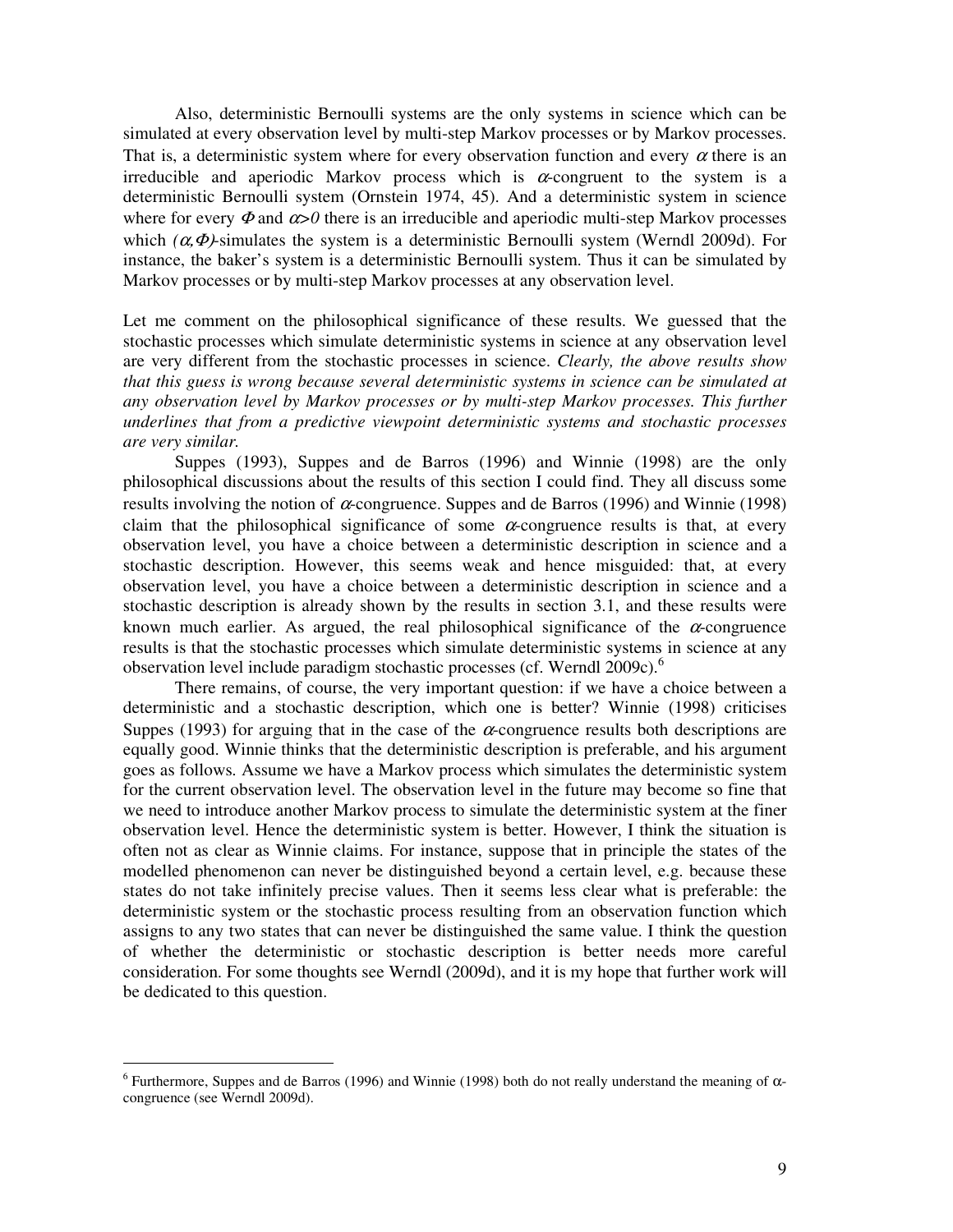#### *5. Conclusion*

Our guiding question has been: can we simulate deterministic systems by stochastic processes which give the same predictions, and conversely? I have first explained that many deterministic systems, when observed, can be simulated by nontrivial stochastic processes, and that every stochastic process can be simulated by at least one deterministic system. Yet you might still guess that the deterministic systems which simulate the stochastic processes in science are very different from the deterministic systems in science. I have shown this to be false since there is a class of deterministic systems, including several paradigm deterministic systems, which even produce the most random stochastic process of tossing a die. Given this, you might still guess that the stochastic processes which simulate the deterministic systems in science at every observation level are very different from the stochastic processes in science. I have explained that also this guess is wrong because there are many deterministic systems in science which can be simulated at every observation level by paradigm stochastic processes, namely by Markov processes or by multi-step Markov processes. I have argued that all these results show that from a predictive viewpoint, deterministic systems and stochastic processes are very similar.

## *Acknowledgments*

I am indebted to Jeremy Butterfield. Many thanks also to Cymra Haskell, Franz Huber, Thomas Müller, Amy Radunskaya, Peter Smith and the audience at the Wittgenstein Symposium 08 for valuable discussions. I am grateful to St John's College, Cambridge University, for financial support.

## **REFERENCES**

- Butterfield, J.N. (2005). 'Determinism and Indeterminism'. *Routledge Encyclopaedia of Philosophy*.
- Frigg, R. and Werndl, C. (2009). 'Entropy and Probablities'. Forthcoming in: C. Beisbart and S. Hartmann (eds). *Probabilities in Physics*. Oxford: Oxford University Press.
- Halmos, P.R. (1944). 'In General a Measure-preserving Transformation is Mixing'. *The Annals of Mathematics* 45, 786–792.
- Lorenz, E.N. (1964). 'The Problem of Deducing the Climate from the Governing Equations'. *Tellus* XVI, 1–11.
- Lyubich, M. (2002). 'Almost Every Regular Quadratic Map is Either Regular or Stochastic'. *Annals of Mathematics* 156, 1–78.
- May, R.M. (1976). 'Simple Mathematical Models with Very Complicated Dynamics'. *Nature*  261, 459–467.
- Ornstein, D. (1974). *Ergodic Theory*, Randomness*, and Dynamical Systems*. New Haven: Yale University Press.
- Ornstein, D. and Weiss, B. (1991). 'Statistical Properties of Chaotic Systems'. *Bulletin of the American Mathematical Society* 24, 11–116.
- Pitowsky, I. (1995). 'Laplace's Demon Consults an Oracle: The Computational Complexity of Prediction'. *Studies in History and Philosophy of Modern Physics* 27, 161–180.
- Sinai, Y.G. (1989). 'Kolmogorov's Work on Ergodic Theory'. *The Annals of Probability* 17, 833–839.